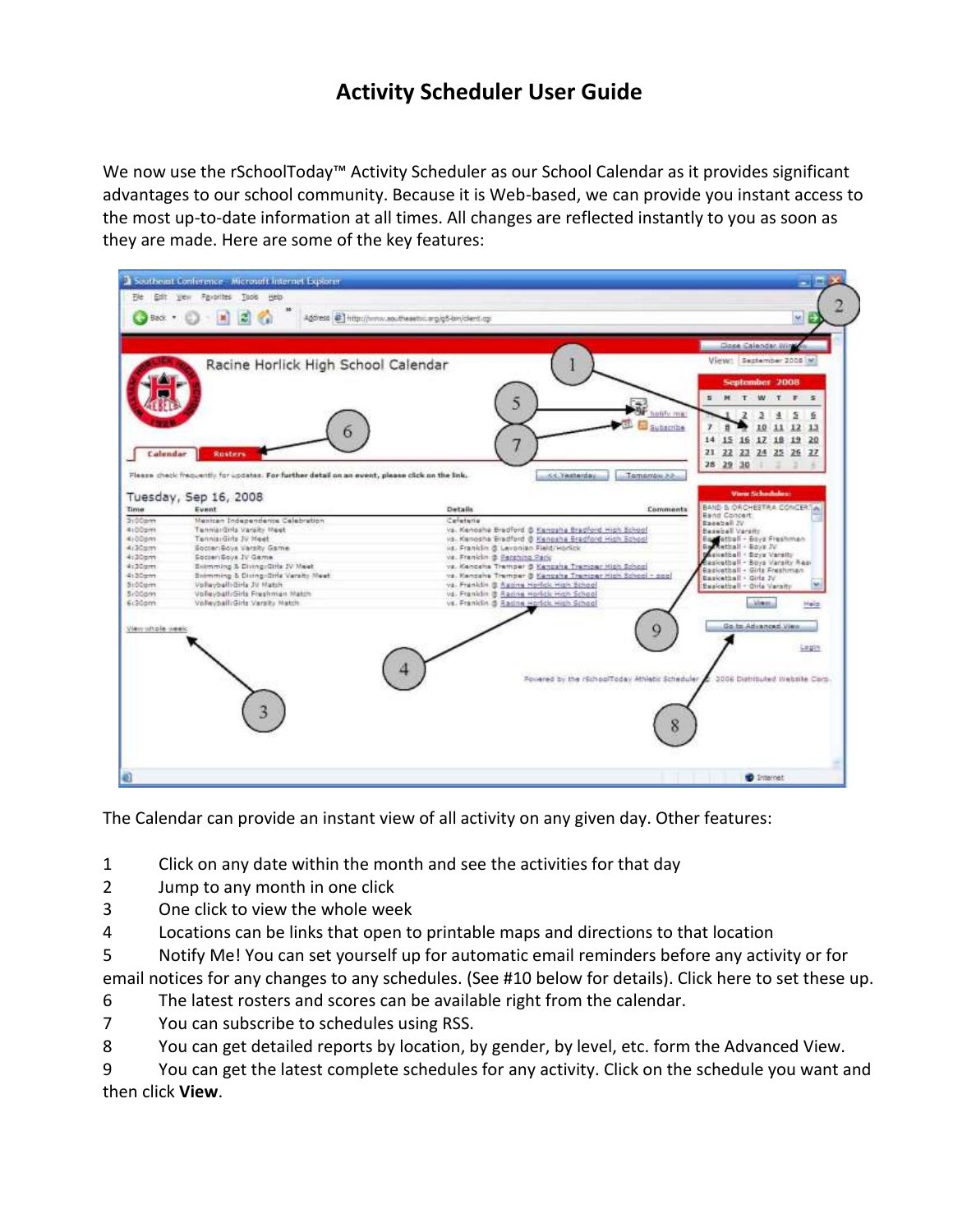$12$ 

 $\bigcap_{1}$ 

Notes about View Schedules (item #9):

a. You can also hold down the control key and click all the schedules you want to see, then click the **Vie**w button. For Mac users it is the open‐Apple key.

b. If you have a pop‐up blocker on your computer, the first time you try to view a schedule, it may not open up. You will need to allow pop-ups from this site. With most blockers, closing the window that says "loading…" generally shows you a light yellow bar across the top of the screen that notifies you of the pop-up being blocked. If there is no immediate choice in that bar to "always allow pop‐ups from this site," you can usually right‐click on that yellow bar and then choose "always allow pop‐ups from this site." This is a one‐time set‐up. If you still can't view schedules, please consult with someone who knows how to use the specific pop‐up blocker you have.

## **When viewing Schedules:**

After you click on View Schedule...

## when viewing schedules:

After you click on View Schedule...

|                |                                |              | Lakeville North                       | Subscribe Line<br>Clean Lettot, Lamal Inta<br><b><i><u>Adeptication</u></i></b><br>Change View: Date condensed M. |
|----------------|--------------------------------|--------------|---------------------------------------|-------------------------------------------------------------------------------------------------------------------|
| <b>Datu</b>    | Type                           | Time         | Opponent                              | Location                                                                                                          |
|                | Baseball Boys Varsity Schedule |              | (as of 07+28-08)                      |                                                                                                                   |
| 06-12-08       | State Tournament, TEO          |              | Avev. vs., MSWSL                      | Midwer Stedium                                                                                                    |
| $04 - 13 - 08$ | State Pinela                   | TEO.         | Analysis, MSRSL                       | Midway Stadium                                                                                                    |
| 04-02-05       | <b>Gainte</b>                  | 4.18991      | Roay or - Apple Valley                | Apple Valley H.S.                                                                                                 |
| $0 + 06 - 05$  | 396                            | 760          |                                       |                                                                                                                   |
| 04-32-03       | Garine                         | 415,5295     | Exitado                               | 13<br>Leicecille Rostin                                                                                           |
| 04-09-09       | Garria                         | 4113201      | Anay vs. Charles                      | Athletic Park / C                                                                                                 |
| $04 - 13 - 08$ | Game                           | 411,5201     | Eagain High School                    | Labourile horth<br>14                                                                                             |
| 04-15-09       | Game                           | di Libirizt  | Avey vs. Burnaville Bengr High Brhood | Alteragnists Par                                                                                                  |
| $0 + 16 - 05$  | Game                           | 4117201      | Eden Prairie                          | <b>Calceville Rooth</b>                                                                                           |
| 04-20-09       | Same                           | 425,6208     | Augy vs. Jeffenson                    | Dred Scott Relds                                                                                                  |
| 04-22-09       | 0.0000                         | 4:1.5711     | Exetiment                             | <b>Lakestin north</b>                                                                                             |
| $04 - 23 - 09$ | Gama                           | $4 - 1.9001$ | <b><i><u>Spele</u></i></b> Vallay     | Lassaulla tionis                                                                                                  |
| $04 - 27 - 04$ | dire.                          | TED.         |                                       |                                                                                                                   |
| 04-29-03       | <b>Game</b>                    | 4:15916      | <b>Kosemount</b>                      | Lekeuth horth                                                                                                     |
| 04-30-09       | Game                           | 4:1500       | Away ha. Keynedy                      | Haddex Field                                                                                                      |
| 02-04-05       | Game.                          | 4122PM       | Cheske                                | Labourille hurth                                                                                                  |
| a              |                                |              |                                       | <b>B</b> Internet                                                                                                 |

10) You can print schedules rosters, and scores yourself. 11) You can email schedules, rosters, etc. to anyone you want. Emailing schedules sends a link to the latest version of the schedule. It can also attach a file of the schedule to the email but its best not to since the link in these emails is the MOST up‐to‐date and they can always choose to print it after they open the schedule. 12) Click here to Subscribe to schedules via RSS 13) Click here to download schedules to your PDA, Palm, Outlook, iCal, vCal, etc. There are instructions for this on a Help link on the screen. 14) You can use this dropdown to choose various ways to view the schedules. The same is true of Rosters. These include the classic Month view, or a date condensed view with options.



**NOTIF**Y **ME**! **Automati**c **Emai**l **notification**s **an**d **reminders**. One of the most helpful features of the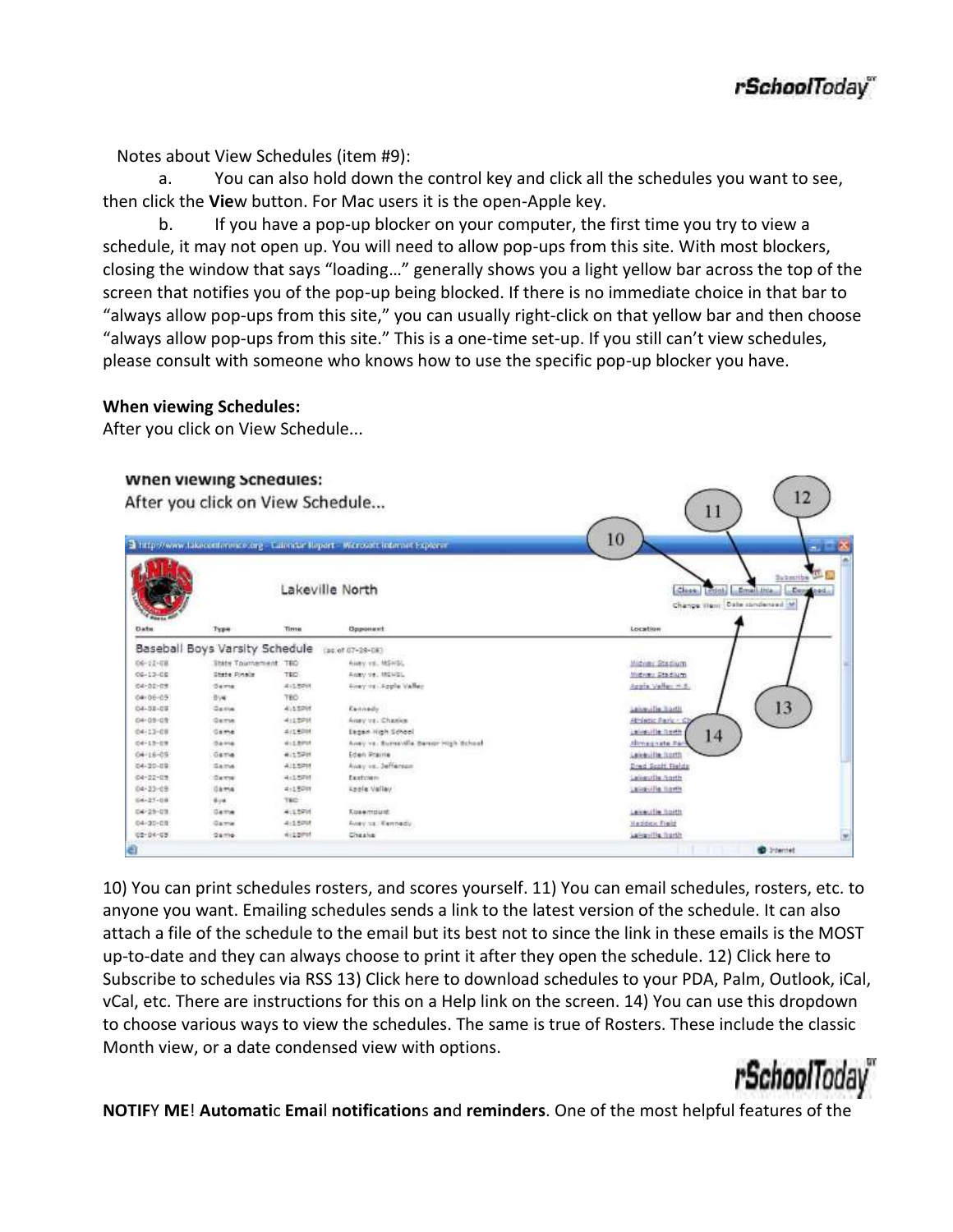Calendar is the "Notify Me" function. If you click "Notify Me" from the main calendar screen (see #5 above), you can choose which activities you want by checking them off on the list on the screen below, then clicking **Continu**e **>**> to move to the next screen. The first screen shows all competitive activities, and the following screen shows all other school activities published on the Calendar including practice schedules if published.

| Notify Me!                   |                              |                                                                                                                                                                                                                                                                                                              | Screen: (1)<br>$-2 + 6$ |
|------------------------------|------------------------------|--------------------------------------------------------------------------------------------------------------------------------------------------------------------------------------------------------------------------------------------------------------------------------------------------------------|-------------------------|
|                              | << Back to Calendar          | Returning Users Login Here                                                                                                                                                                                                                                                                                   | Continue >>             |
| selecting, click Continue.   |                              | Welcome: You can set yourself up to receive automatic email notifications for any activities or changes to activity schedules. Check off any of the<br>activities below that you would like to receive email notifications for schedule changes or to remind you about the start of the event. When finished |                         |
|                              | Adaptive Hockey - MH ALL 10A | Soccer Boys 9A                                                                                                                                                                                                                                                                                               |                         |
| Alpine Skiing Boys All       |                              | Soccer Boys 9B                                                                                                                                                                                                                                                                                               |                         |
| Alpine Skiing Girls All      |                              | Soccer Boys JV                                                                                                                                                                                                                                                                                               |                         |
| <b>Baseball Boys Varsity</b> |                              | Soccer Boys Varsity                                                                                                                                                                                                                                                                                          |                         |
| <b>Besketbell Boys 10A</b>   |                              | Specar Girls 10A                                                                                                                                                                                                                                                                                             |                         |
| Basketball Boys 9A           |                              | Soccer Girls 9A                                                                                                                                                                                                                                                                                              |                         |
|                              |                              | Soccer Girls 98                                                                                                                                                                                                                                                                                              |                         |
| Saskathall Boys 96           |                              |                                                                                                                                                                                                                                                                                                              |                         |
| Sasketball Boys JV           |                              | Spacer Girls JV                                                                                                                                                                                                                                                                                              |                         |



|               | <sup>2</sup> rSchoolToday Calendar - Microsoft Internet Explorer |                     |                                                            |                                                                                                                                                 |                    |
|---------------|------------------------------------------------------------------|---------------------|------------------------------------------------------------|-------------------------------------------------------------------------------------------------------------------------------------------------|--------------------|
| File          | Edit View<br>Favorites Tools<br>Help                             |                     |                                                            |                                                                                                                                                 |                    |
| Back          | $\rightarrow$                                                    |                     | Address @ http://www.mplscity.org/g5-bin/client.cgi        |                                                                                                                                                 | $\mathbf{v}$<br>Go |
|               | Southwest High School Calendar                                   |                     |                                                            |                                                                                                                                                 |                    |
| <b>Notify</b> |                                                                  |                     |                                                            | Screen: $\begin{pmatrix} 1 & 2 & 3 \end{pmatrix}$ . $\begin{pmatrix} 3 & 4 \end{pmatrix}$                                                       |                    |
| Me!           |                                                                  |                     |                                                            |                                                                                                                                                 |                    |
|               |                                                                  | << Back to Calendar | << Back one Screen                                         | Continue >>                                                                                                                                     |                    |
|               |                                                                  |                     |                                                            | Below are the activities you have chosen. Now, please select when you would like to receive automatic email notifications for these activities. |                    |
|               | When finished, please click Continue.<br><b>Activity Name</b>    |                     | <b>Send Email Reminders</b><br><b>Before Each Activity</b> | <b>Also Notify me with</b><br>all Schedule Changes                                                                                              |                    |
|               | Baseball Boys 9                                                  | 4 hours             | $\checkmark$                                               | $\overline{\mathsf{v}}$                                                                                                                         |                    |
|               | Basketball Girls Varsity                                         | 4 hours             | ×                                                          | $\blacktriangledown$                                                                                                                            |                    |
|               | Soccer Girls Varsity                                             | 4 hours             | $\ddot{\phantom{1}}$                                       | $\overline{\mathsf{v}}$                                                                                                                         |                    |
|               | <b>Band Concert</b>                                              | 1 day               | v                                                          | $\blacktriangledown$                                                                                                                            |                    |
|               | <b>IB</b> Testing                                                | 2 days              | v                                                          | $\overline{\mathsf{v}}$                                                                                                                         |                    |
|               | Parent Meeting                                                   | 2 days              | ×                                                          | $\overline{\mathsf{v}}$                                                                                                                         |                    |
|               | Picture Day                                                      | 1 day               | $\checkmark$                                               | $\overline{\vee}$                                                                                                                               |                    |
|               |                                                                  |                     |                                                            |                                                                                                                                                 |                    |

Choose if and when to get email reminders before each of your chosen activities.

MOST importantly, check off the box for each that says "**Als**o **Notif**y **M**e **wit**h **al**l **Schedul**e **Changes,**" so that you get an instant email anytime someone makes a change to any of these schedules. The email you get will include all the details of the schedule change and will come from "notifications@asmail.rschooltoday.com." Then click **Continu**e to add your email address (and a second email if desired), and a password so you can change these settings at will. There is no need to